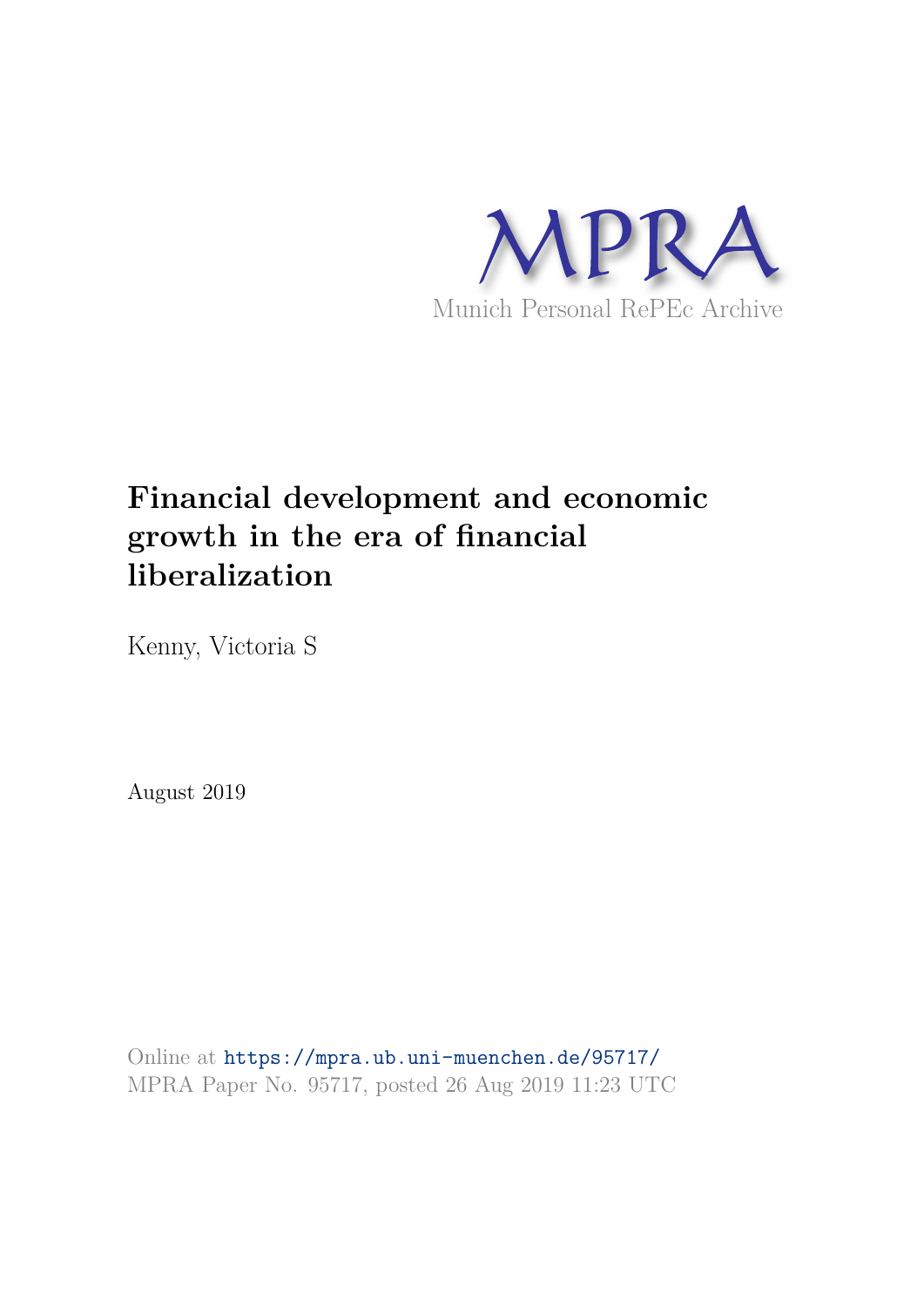## **Financial development and economic growth in the era of financial liberalization**

## **Victoria Kenny, S**

#### **August 2019**

#### **1. Introduction**

Financial Institutions play crucial intermediary roles in achieving a nation's economic growth which is achieved by the way financial intermediaries consolidate funds and channel them between the surplus and deficit sectors of an economy (Nwaeze Chinweoke 2014). The strengthening of these financial institutions goes a long way in ensuring macroeconomic stability and sustainable economic growth. Financial development ensures that financial institutions improves information communication in terms of possible investment opportunities and capital allocation, firm monitoring, exertion of corporate governance, savings pool mobilization as a means of payment.

A specialized designation in financial intermediation involves credit analyst assessing the credit worthiness of firms who wish to obtain funds and ensure proper execution of project plan. These financial intermediation roles carried out by commercial banks helps to mitigate against possible risk in project execution on investments and such boosts the economic performance of a nation. This desire for equal access to funds by individual investors, agents and firms birthed the first set of indigenous banks in Nigeria. The colonial era in Nigeria witnessed a dual banking system of both the indigenous and colonial banking system. Indigenous banking system was formed to give indigenes equal access to funds, however they were no match to the colonial banks by means of skills and ample reserve. The hostile environment made it difficult for the first indigenous bank in Nigeria to thrive.

Liberalization is the removal of government control in the financial sector, in this study, the financial sector will be narrowed down to the commercial banks and this is because commercial banks serves as the backbone of financial intermediation in the country. Credit allocation by commercial banks are said to be the fundamental source of external funding in all countries, as compared to capital market. This can be attributed to the roles bank plays in corporate governance especially during the periods of a firm's distress and bankruptcy (Gary. G and Andrew. W, 2002). However, the Nigerian economy since the era of liberalization have witnessed increasing levels of investment, in terms of non-private sectorial loans while credit to the private sector have been on the decline since 1986. This implies that while government can be said to have taken a hands-off approach in the financial sector, evidence has it that commercial banks feels more comfortable with investment practices tailored towards government parastatals. This study therefore, examines why the liberalization policy have not resulted in improved financial services by commercial banks to the private sector as compared to other sectors of the Nigerian economy.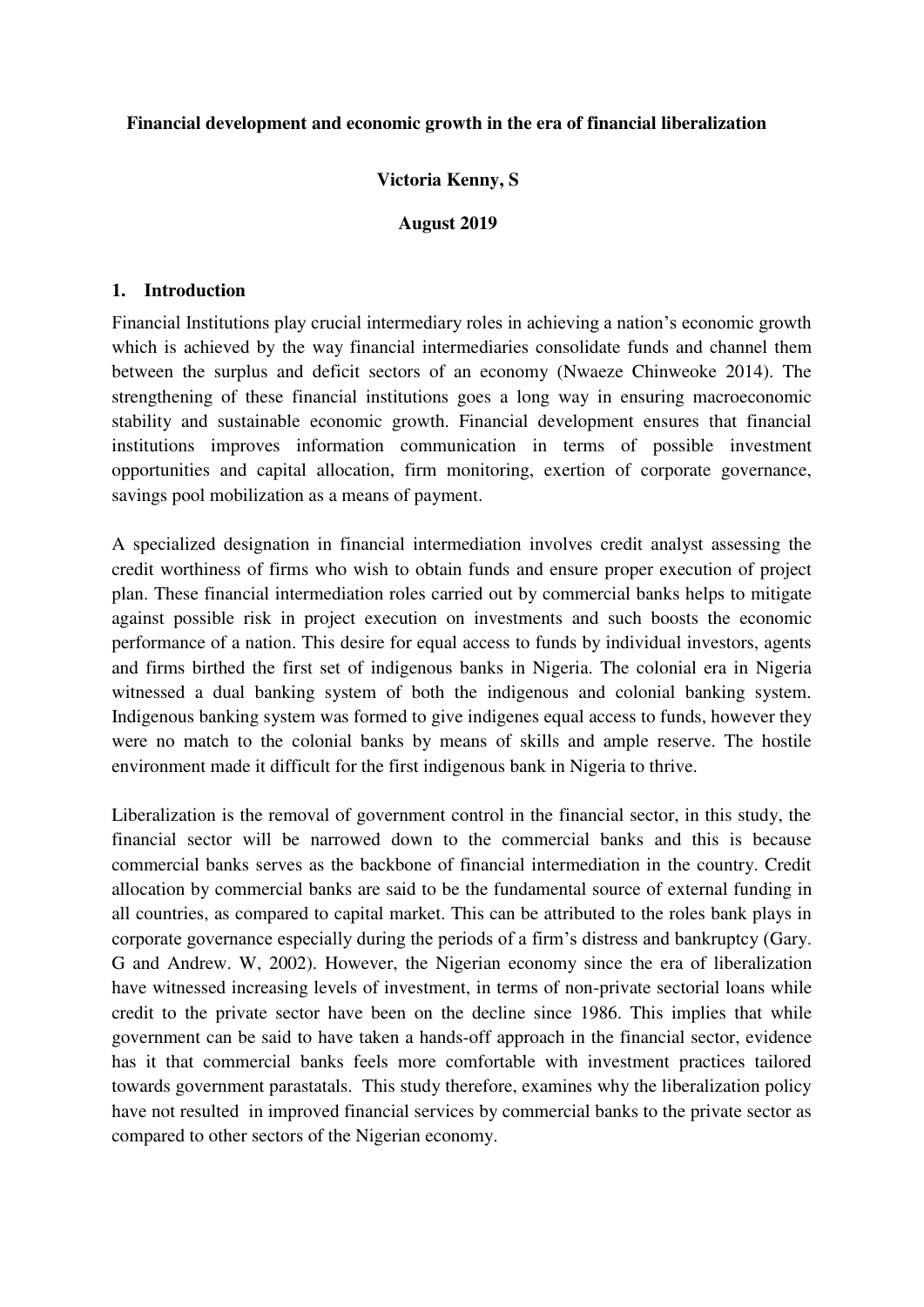# **2. Trend Analysis of Financial Intermediation and Economic growth in Nigeria**

Lending Interest rate in Nigeria as a major determinant of financial intermediation has been on a steady increase since the post-SAP periods before the policy on financial liberalization. This makes investors policy decisions uncertain and deterrent to forecasting. A lot of factors could be responsible for interest rate volatility such as poor management practices of commercial banks, selective intermediation practice, inflation, distress borrowing by firms, unstainable government deficits and exchange rate volatility. During this period the interest rate was market driven, banks were running at a loss and due to the increased rate of competition, banks were tempted to invest in risker projects in order to recover losses quickly. This was also the case in the post liberalization era in southern cone countries as many banks increased deposit interest rate to very high levels and sometimes interest was paid by attracting new deposit, making commercial banks operation a Ponzi scheme. (Tybout1985).

Following the post liberalization antecedence in Nigeria, government had to re-introduce regulation in 1994 but will soon not last as the policy was reinitiated during the civilian government of 1999. The CBN have made sure there is stringent regulatory framework and guideline upholding the banking sector in view of the financial liberalized banking sector over the past decade, this is necessary to ensure a financially strong and efficient banking system. Despite the efforts put into play by the apex bank in Nigerian the intermediation role of commercial banks in the Nigerian economic climate still remains question from 1986 to date, lending Interest rate have increased by an average of 22.82%, in total from liberalization era of 1986 to date thus resulting to the decline of credit allocation as a private sector % of GDP. While real economic growth trended upwards at a decreasing rate from 1981 to 1992 but grew at an increasing rate from year 1992 to 2013. Also, the naira witnessed steady depreciation before the 21st century and money supply was increasing at decreasing rate. Nigeria recorded the highest broad money supply growth rate of 57.8 percent in 2008, noting that the country had since 2005 pursued expansionary monetary policy.

## **Trend of Interest Rate in Nigeria**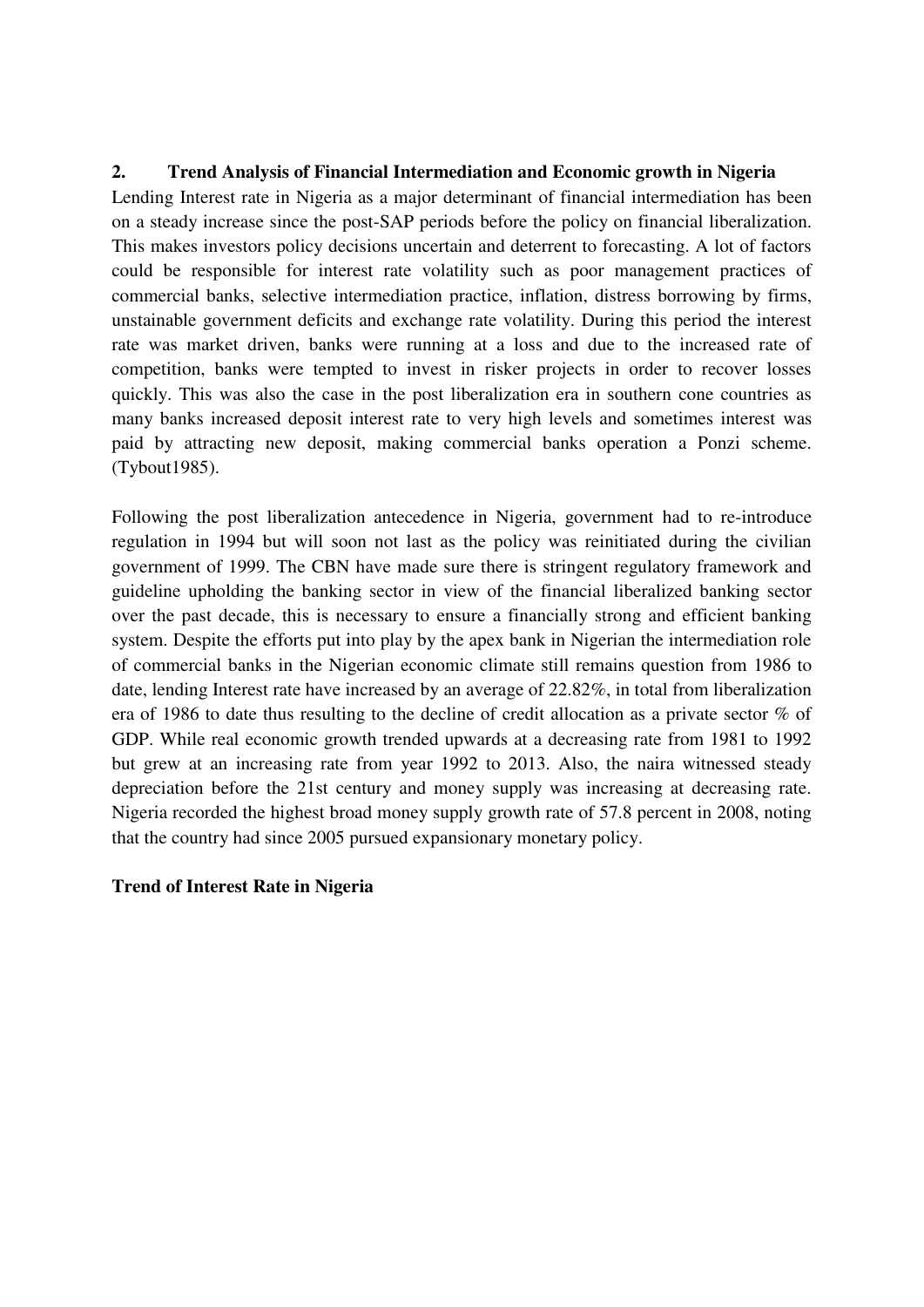

 **Source Author's compilation from Excel**



 **Trend of Credit to Private Sector in Nigeria** 

**Trend analysis of Savings in Nigeria**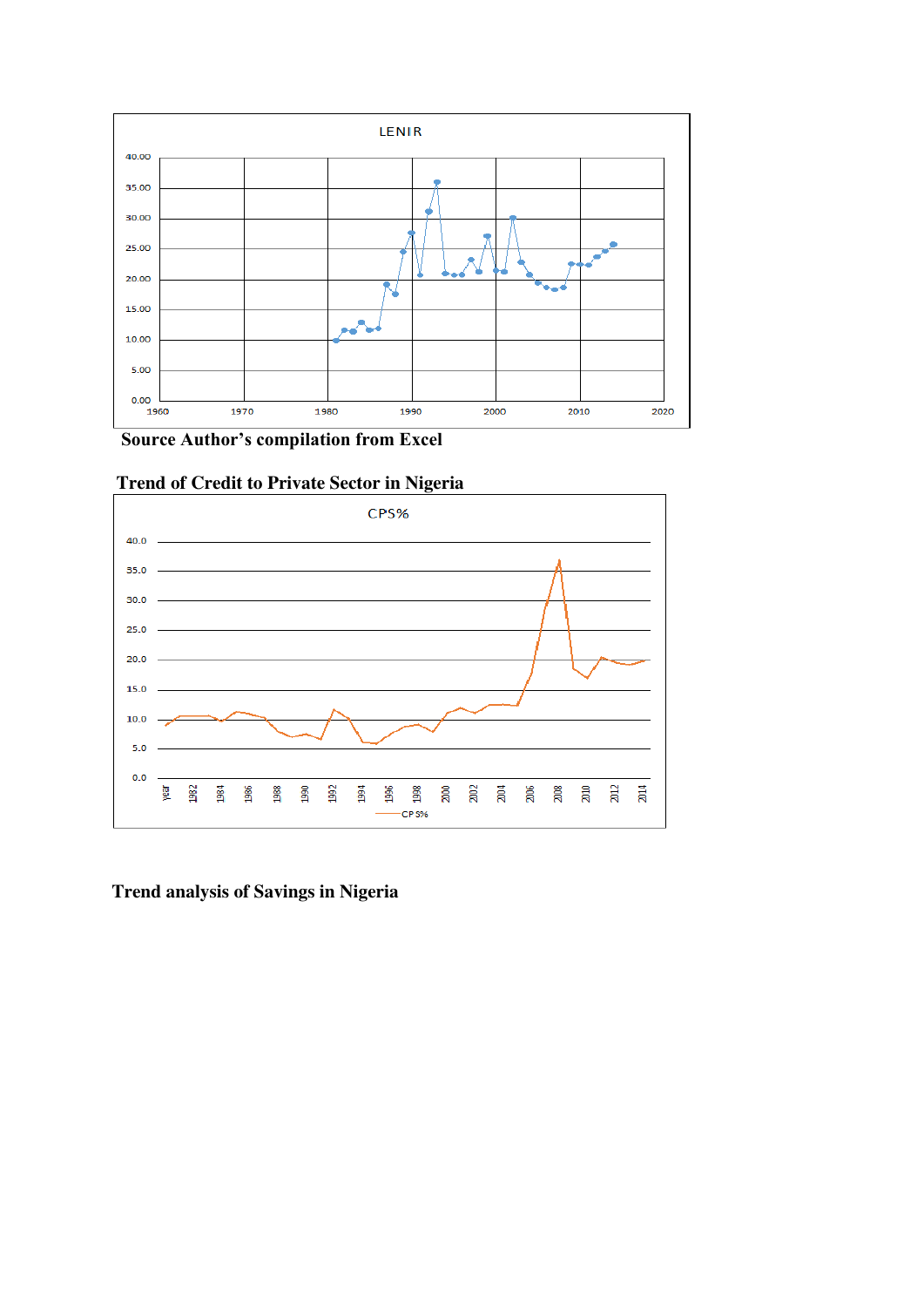

 **Source Author's compilation from Excel**

# **3. Estimation and Discussion of Results**

## **Unit Root Test (test for stationarity)**

A unit root test tests whether a time series variable is non-stationary using an autoregressive model; a well-known test that is valid in large samples is the Augmented Dickey-Fuller test. A common test for large samples is the augmented dickey fuller (ADF) test is to determine the order of integration of a variable; also unit root test is crucial to test the nature of time series data set to determine whether our estimate coefficients are stationary or non-stationary in order of integration.

| Variables     | Lag<br>length | <b>ADF</b><br><b>Statistics</b> | 5% Schwarz Info   Remark<br>Criterion |            | Order of<br>Integration |
|---------------|---------------|---------------------------------|---------------------------------------|------------|-------------------------|
| Lrgdp         |               | $-4.337114$                     | $-2.954021$                           | Stationary | I(1)                    |
| LM2           |               | $-5.237347$                     | $-2.954021$                           | Stationary | I(1)                    |
| <b>LCPS</b>   |               | $-5.756974$                     | $-2.957110$                           | Stationary | I(1)                    |
| <b>LSAV</b>   |               | $-4.637758$                     | $-2.954021$                           | Stationary | I(1)                    |
| <b>LLENIR</b> |               | $-5.856273$                     | $-2.957110$                           | Stationary | I(1)                    |
| <b>LGEXP</b>  |               | $-5.931437$                     | $-2.954021$                           | Stationary | I(1)                    |
| <b>LINFR</b>  |               | $-6.487627$                     | $-2.954021$                           | Stationary | I(1)                    |

 **ADF Unit Root Test and Order of Integration**

 **Source:** *Author's Computation from Eviews9.0*

Since all the variables were stationary after first difference, thus, they are integrated of order one. This fulfills the condition for the use of Johansen co-integration test for long run association.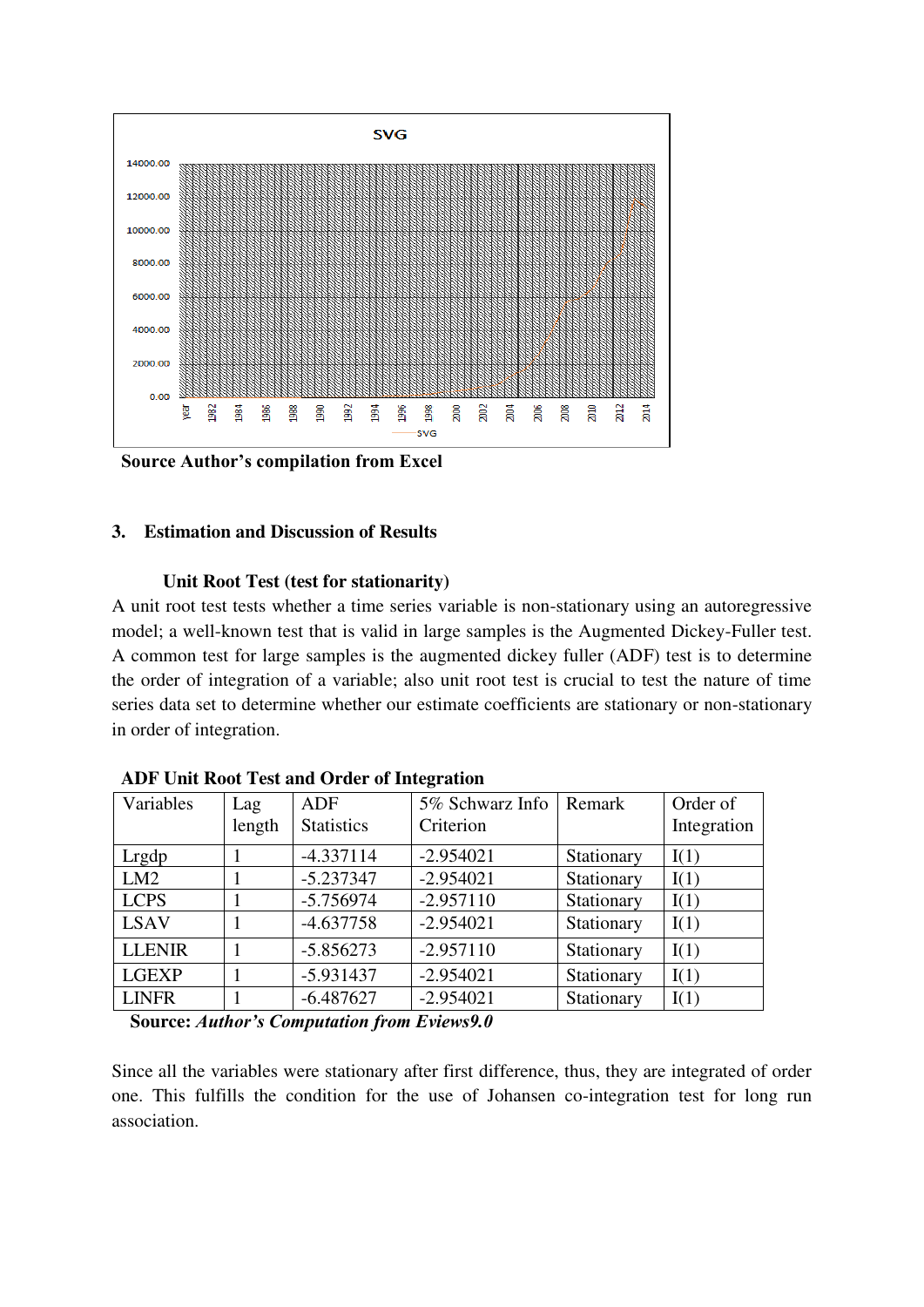#### **Assessment of Cointegration over OLS**

Granger (1989), posits that ''when the stochastic process is non-stationary at levels, the use of OLS gives invalid estimates yielding spurious regression results with no economic meaning" which limits the use of OLS estimation technique hence the use of Johansen normalized co-integration technique in this study since most of our estimated parameters were non stationary at levels. Therefore, the choice of this cointegration technique over the ordinary least techniques lies on the following:-

- I. Most time series data are not stationary, implying that the assumption of a constant mean, a constant variance and a constant auto variance for every successive lag is mostly violated, so the use of OLS method of estimation could only yield spurious results.
- II. Cointegration approach is a convenient approach for the estimation of long run parameters.
- III. The cointegration approach provides a direct test of economic theory and enables utilization of the estimated long run parameters into the estimation of the short run disequilibrium relationships.
- IV. The traditional approach is criticized for ignoring the problems caused by the presence of unit roots variables in the data generating process. However both unit root and cointegration have important implications for the specification and estimation of dynamic models.

## **Johansen Cointegration Estimation Technique**

The main aim of this test is to find out if a linear combination of the integrated variables becomes stationary in the long run period; if this holds then Cointegration exists among the variables (i.e. long run relationship among the variables). The two types of Johansen test; Trace test and Maximum Eigenvalue are used to determine number of integrating ranks and vectors.

## **Test of co-integration Hypotheses:**

H<sub>0</sub>:  $\gamma$  = 0 (No Co-integrating equation) H<sub>1</sub>:  $\gamma \neq 0$  (Co-integrating equations)

|                |            | o         |                       |         |
|----------------|------------|-----------|-----------------------|---------|
| Hypothesized   |            | Trace     | 0.05                  |         |
| No. of $CE(s)$ | Eigenvalue | Statistic | <b>Critical Value</b> | Prob.** |
| None *         | 0.884731   | 183.9241  | 125.6154              | 0.0000  |
| At most 1 *    | 0.707644   | 112.6280  | 95.75366              | 0.0021  |
| At most 2 *    | 0.560806   | 72.04514  | 69.81889              | 0.0328  |
| At most 3      | 0.516523   | 44.89231  | 47.85613              | 0.0925  |
| At most 4      | 0.331245   | 20.90948  | 29.79707              | 0.3633  |
| At most 5      | 0.172898   | 7.632315  | 15.49471              | 0.5055  |
| At most 6      | 0.040607   | 1.368015  | 3.841466              | 0.2422  |

## **Table 1 Unrestricted Cointegration Rank Test (Trace)**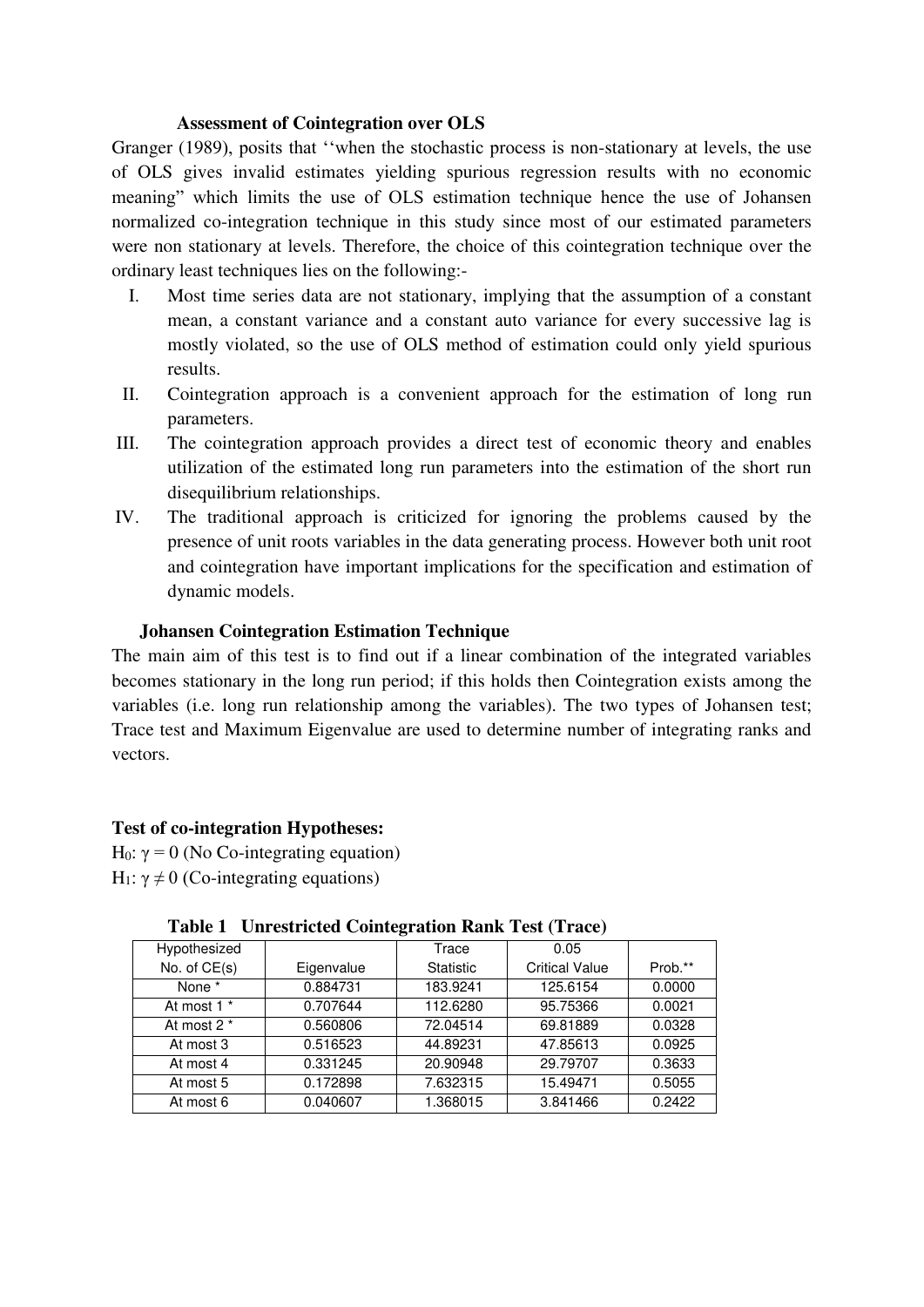| Hypothesized |            | Max-Eigen        | 0.05                  |         |
|--------------|------------|------------------|-----------------------|---------|
| No. of CE(s) | Eigenvalue | <b>Statistic</b> | <b>Critical Value</b> | Prob.** |
| None *       | 0.884731   | 71.29617         | 46.23142              | 0.0000  |
| At most 1 *  | 0.707644   | 40.58283         | 40.07757              | 0.0438  |
| At most 2    | 0.560806   | 27.15283         | 33.87687              | 0.2553  |
| At most 3    | 0.516523   | 23.98283         | 27.58434              | 0.1353  |
| At most 4    | 0.331245   | 13.27716         | 21.13162              | 0.4271  |
| At most 5    | 0.172898   | 6.264301         | 14.26460              | 0.5796  |
| At most 6    | 0.040607   | 1.368015         | 3.841466              | 0.2422  |

**Table 2 Unrestricted Cointegration Rank Test (Maximum Eigenvalue)** 

 **Source:** *Author's Computation from Eviews 9.0*

The table above presents the Unrestricted Co-integration Rank Test. The trace statistic (183.92) is greater than 5% critical value (125.62) hence, we reject the null hypothesis of no co-integrating equation and accept the alternate hypothesis of co-integrating equations. Therefore, using the unrestricted co-integrating rank test (trace), there are three co-integrating equations since the trace statistics (44.89) is less than the critical value (47.88) at 5% level of significance.

Another way to check for the presence of co-integration is the use of Unrestricted Cointegration Rank Test (Maximum Eigenvalue). Here, the Max-Eigen statistic (71.30) is greater than 5% critical value (46.23). Hence, reject the null hypothesis of no co-integrating equations and accept the alternate hypothesis of the presence of co-integration. Also, the pvalue of the null hypothesis from the Max-Eigen table (0.004) is less than 0.05. Also, reject the null hypothesis and accept the alternate hypothesis. Therefore, using the unrestricted cointegrating rank test (Max-Eigen), there are two co-integrating equations.

We therefore concluded that both unrestricted co-integrating rank test (Trace) and unrestricted co-integrating rank test (Max-Eigen) confirmed the presence of co-integrating equations. Hence, there is a long run relationship between financial development and Nigeria's economic growth implying that financial sector development plays a crucial for attaining sustainable growth and development in Nigeria particularly in the era of financial liberalization.

# **Long Run Normalized Co-integration Estimates**

The results of the normalized co-integration test as shown below were explained with respects to its signs and magnitude of the variable in the normalized co-integration result. The signs are explained in their reversed form. That is, if the coefficient of the variable carries negative sign, it is interpreted as positive and vice versa.

| RGDP.   | CM2       | LCPS      | LSAV        | <b>LENIR</b> | LGEXP     | LINFR       |
|---------|-----------|-----------|-------------|--------------|-----------|-------------|
| .000000 | 0.772170  | -1.154582 | $-0.160278$ | $-0.612185$  | 0.186412  | $-0.165360$ |
|         | (0.21588) | (0.20988) | (0.05254)   | (0.12074)    | (0.05170) | (0.04202)   |

## **Normalized cointegrating coefficients (standard error in parentheses)**

The coefficient of financial sector development (LM2) at 0.77 is greater than twice of the standard error thus the coefficient is statistically significant. Hence, LM2 has a significant

Source: *Author's Computation from Eviews 9.0*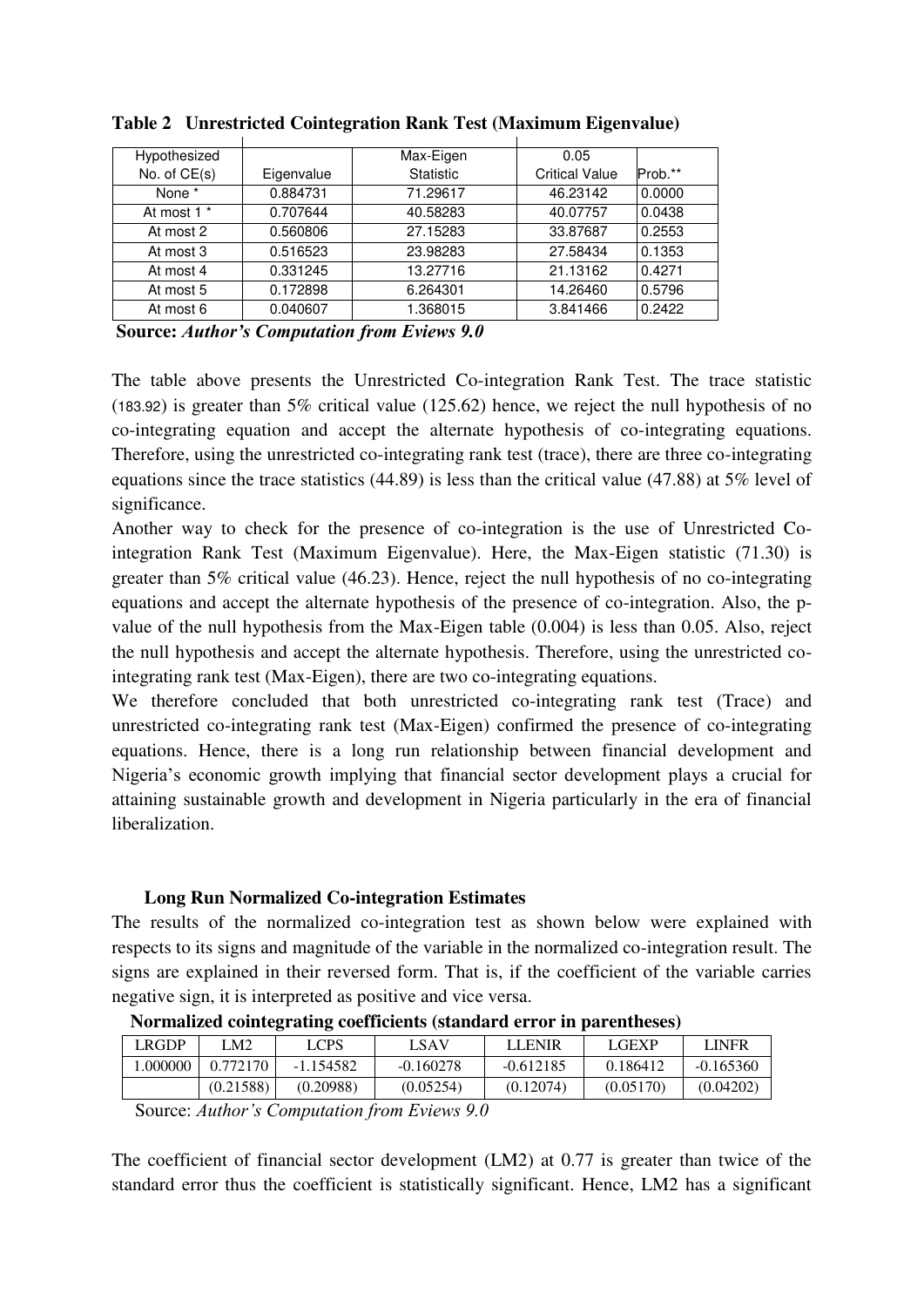influence on economic growth in the long run (LRGDP). Specifically, 0.77 percent change in real LM2 will lead to a less than proportionate decrease in Nigeria's economic growth.

In absolute terms, the coefficient of credit to private sector (LCPS) at  $-1.16$  is greater than twice of the standard error thus the coefficient is statistically significant. Hence, credit to private sector exacts significant influence on economic growth in the long run. Specifically, 1.16 percent change in credit to private sector will lead to a greater than proportionate increase in Nigeria's economic growth.

 Also, in absolute terms, the coefficient of savings (LSAV) at -0.16 is greater than twice of the standard error thus the coefficient is statistically significant thus exact significant influence on economic growth in the long run. Specifically, 0.16 percent change in savings will lead to a less than proportionate increase in Nigeria's economic growth on the long run.

In absolute terms, the coefficient of lending interest rate (LLENIR) at -0.61 is greater than twice of the standard error thus the coefficient is statistically significant thus lending interest rate exact significant influence on economic growth. Specifically, 0.61 percent change in lending interest rate will lead to a less than proportionate increase in Nigeria's economic growth on the long run.

Similarly, in absolute terms, the coefficient of government expenditure (LGEXP) at 0.19 is greater than twice of the standard error implying that the coefficient is statistically significant and thus government expenditure exacts significant influence on economic growth. Specifically, 0.19 percent change in government expenditure will lead to a less than proportionate increase in Nigeria's economic growth on the long run.

Conclusively, in absolute terms, the inflation rate (LINFR) at 0.17 is greater than twice the standard error implying that the coefficient is statistically significant and thus the rate of inflation exacts significant influence on economic growth. Specifically, 0.17 percent change in inflation rate will lead to a less than proportionate increase in Nigeria's economic growth on the long run.

## **Conclusion**

We can thus generalize that effective Financial Intermediation by financial Intermediaries provides the solid bedrock for the nation's growth and development. The demand leading hypothesis from our findings does not suit the Nigerian economy. This is because the Banking system in Nigeria have gone through the odds and weathered all forms of financial distresses. Today there are Banks that have been around since independence, they are well abreast of the Nigerian environment and possibly the organizational and behavioral patterns of Nigerian investors. Their experience over the years have helped commercial banks provide specialized products and service to customers through the financial intermediation of commercial banks, government have experienced successful project execution, Investors have enjoyed first hand privileges of project risk assessment, the banks have branded their service delivery providing the necessary relationship needed to ensure potential investors are well equipped with the access to information necessary to achieving success, at the end the sectorial success tiers of investors add up to economic growth.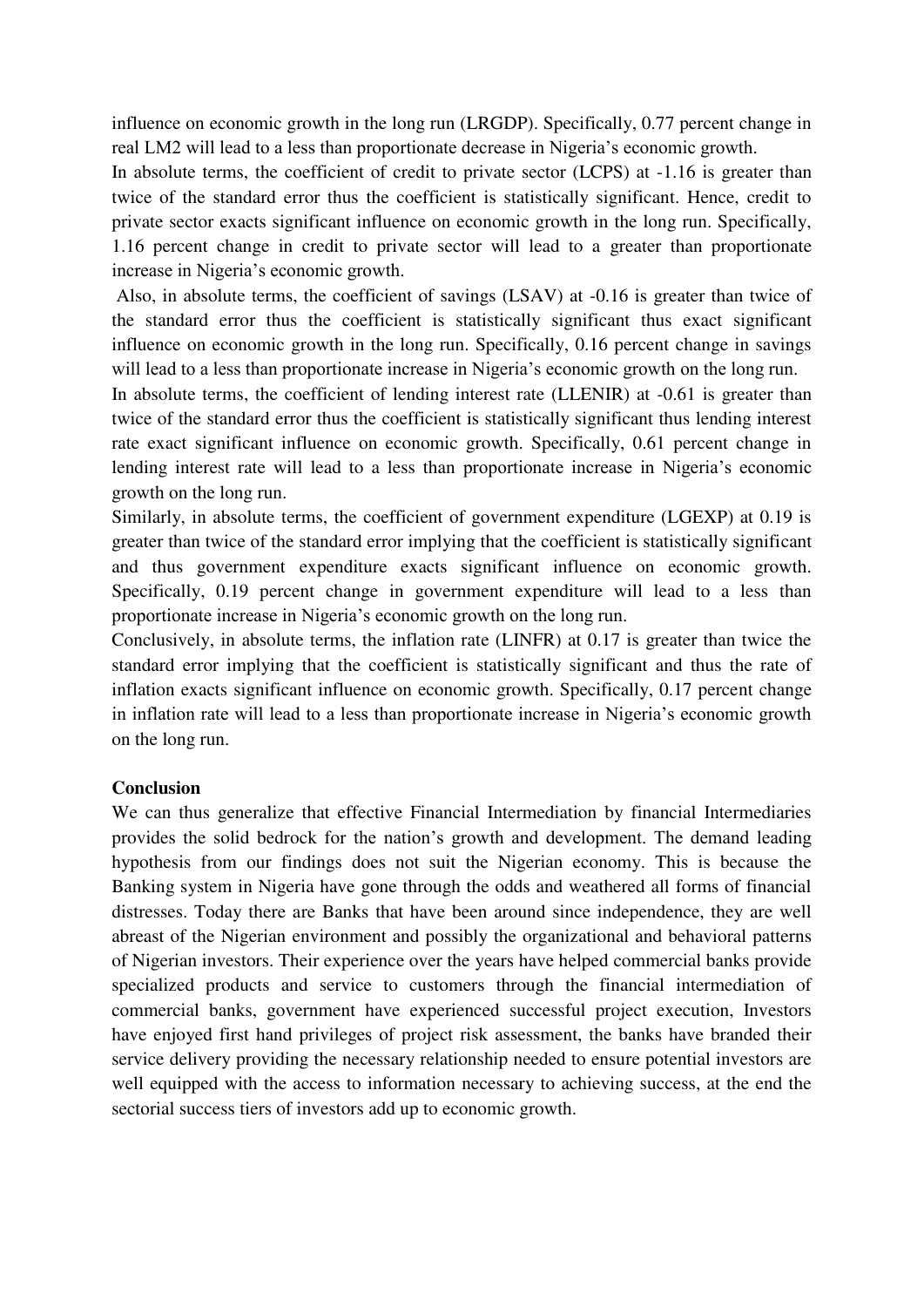#### **Reference**

- Acha, I. A. (2011). "Financial Intermediation by Banks and Economic Growth in Nigeria, 1990 – 2008." Journal of Economics and Sustainable Development Vol. 2 No. 4 pp. 129 – 139
- Adekanye, F. (1986). The Elements of Banking in Nigeria. Lagos: F and A Publishers Limited.
- Ademu, W. A. (2006). The Informal Sector and Employment Generation in Nigeria. The Role of Credit in Employment Generation in Nigeria. Selected Papers for the 2006 Annual Conference of the Nigerian Economic Society, Calabar, August 22<sup>nd</sup>-24th
- Adeniyi, O. M. (2006). Bank Credit and Economic Development in Nigeria: A Case Study of Deposit Money Banks. Jos: University of Jos.
- Afolabi, L. (1998). Monetary Economics. Lagos: Perry Barr Limited.
- Amaechi, A. E. and Amara, T. C. (2005). Manual of Research Methodology and Thesis Writing. Aba: Ker Experts Book Limited
- Anyanwu, A. (2000). Research Methodology in Business and Social Sciences. Owerri: Canunn Publishers Nigeria Limited.
- Arestis, P. & Demetriades, P. O. (1997). "Financial Development and Economic Growth: Assessing the Evidence." The Economic Journal, Vol. 107, No. 442 pp. 783-799
- Barro, R. J. (1991). "Economic Growth in a Gross Section of Countries." The Quarterly Journal of Economics, Vol. 52, No. 2 pp. 407-443.
- Beck, T. and Levine, R. (2002). "Industry Growth and Capital Allocation: Does having a or a bank-based system matter?" Journal of Financial Economics, 64, pp. 147 – 180.
- Beck, T., Levine, R. and Loayza, N. (2000a). "Finance and the Sources of Growth". Journal of Financial Economics, 58, pp. 261 – 300.
- Bekarert, G. (1996). "Market Integration and Investment Barriers in Emerging Stock Market." The World Bank Economic Review, Vol. 9, pp. 75-107
- Bencivenga, V. R. and Smith B. D. (1991). "Financial Intermediation and Endogenous Growth." Review of Economic Studies, Vol. pp. 195 – 209.
- Demetriades, P. and Andrianova, S. (2004). "Finance and Growth, What We Know and What We Need to Know." University of Leicester.
- Demetriades, P. and Luintel, K. (1996). "Financial Development Economic Growth and Banking Sector Controls: Evidence from India." The Economic Journal, Vol. 106, pp. 359 – 374.
- Dewett, K. K. (2005). Modern Economic Theory. New Delhi: Shyan Lal Charitable Trust.
- Diamond, D. (1984). "Financial Intermediation and Delegated Monitoring." Review of Economic Studies. Vol. 51, pp. 393-414.
- Diamond, D. and Dybvig, P. (1983). "Bank Runs, Deposit Insurance and Liquidity". Journal of Political Economy. Vol. 85, pp. 191-206
- Ekezie, F. S. (1997). The Elements of Banking. Onitsha: Africana Fep Publisher Limited
- Fry, M. J. (1988). Money, Interest and Banking in Economic Development.